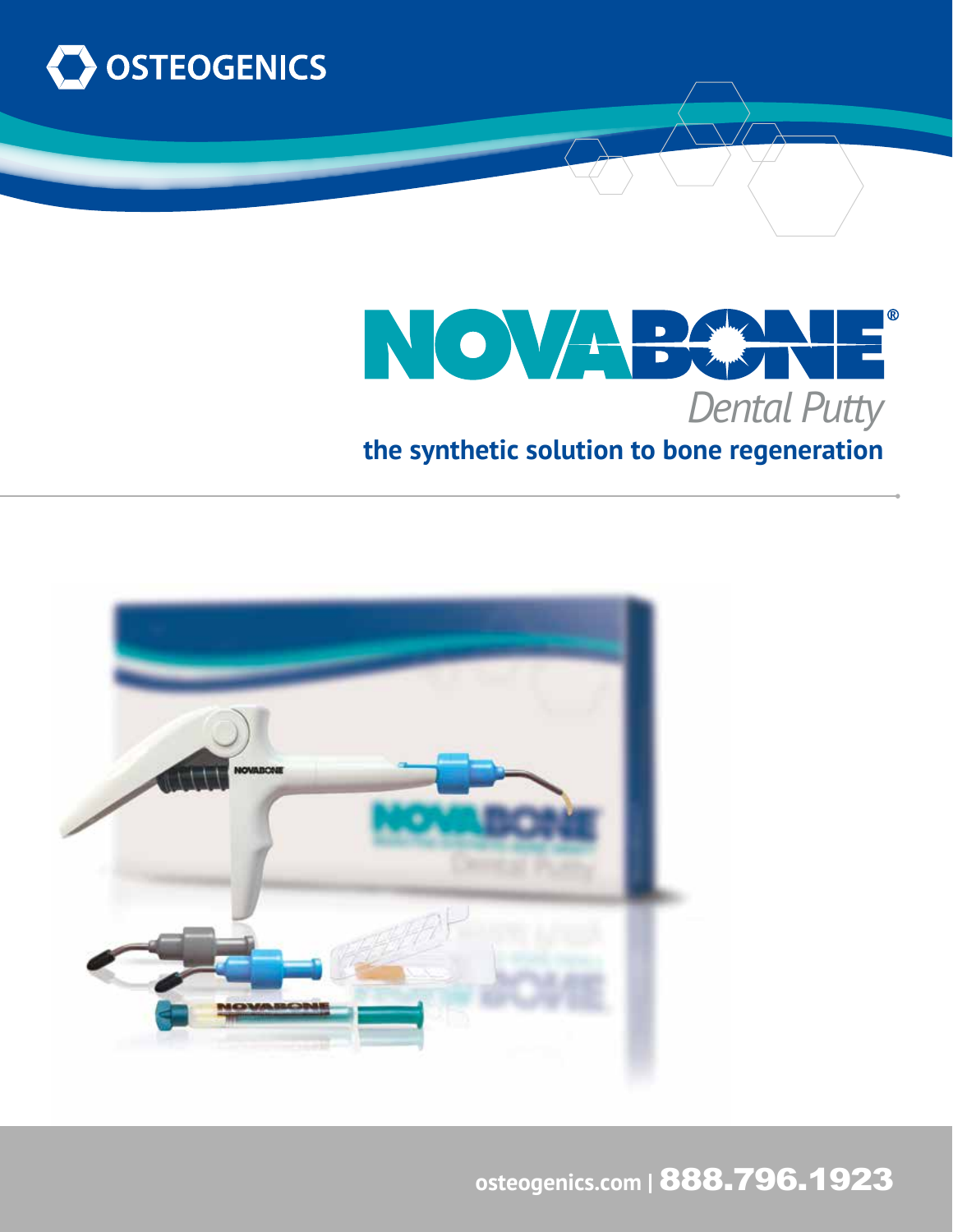## **Uncommon handling, uncompromised results**

### **Unique Formulation**

*NovaBone® Dental Putty is 100% synthetic and fully resorbable. It is composed of calcium phosphosilicate (CPS) particles in a bimodal size distribution combined with a polyethylene glycol and glycerine binder. The binder improves handling and aids in maintaining the space between the particles, which facilitates revascularization after implantation. The bioactive CPS* 

*component makes up 70% of the putty by volume. Upon implantation, the water soluble binder is absorbed within 24 to 72 hours, creating a 3-dimensional porous scaffold that facilitates diffusion of blood and tissue fluids through the matrix. The smaller CPS particles (32-125 µm) are more rapidly resorbed, providing the initial burst of Ca and P ions. Subsequently, the larger particles (90-710 µm) react, and being more resistant to resorption, continue the process of bone regeneration.* 



#### **Osteostimulative & Osteoconductive**

*Unlike most synthetic grafts that are only osteoconductive, bioactive NovaBone® Dental Putty also has an "osteostimulative" effect. After implantation, surface reactions result in absorption of the graft material, a controlled release of Si, Ca, and P ions, and concurrent new bone formation. These surface reactions result in an osteostimulative effect, defined as the stimulation of osteoblast proliferation in vitro as evidenced by increased DNA content and elevated osteocalcin and alkaline phosphatase levels. In vitro gene array analysis has confirmed that when human primary osteoblasts are exposed to extracts of CPS, upregulation of several gene families occurs.*

#### **Superior Delivery System & Handling**

*NovaBone® Dental Putty is available in multiple delivery options: trays, pre-filled syringes, and a unique industry-first cartridge delivery system. NovaBone® is the only graft material in the world that is available in disposable uni-dose cartridges. The cartridges simplify dispensing of the graft, especially in hard-to-reach areas, thus facilitating minimally invasive techniques (and hard-to-access defects such as gaps in immediate implant placement and crestal-approach sinus lifts). Cartridges are available in various sizes and are used in conjunction with NovaBone®'s cartridge delivery system; each cartridge holds 0.25 to 0.5 cc's of putty.*

*NovaBone® Dental Putty significantly simplifies bone graft handling and delivery. It is ready to use and extremely user friendly. It is pre-mixed, cohesive, moldable, and adaptable. NovaBone® Dental Putty is stable at room temperature, does not require refrigeration, has a 4-year shelf-life, and appears radiodense on radiographs.*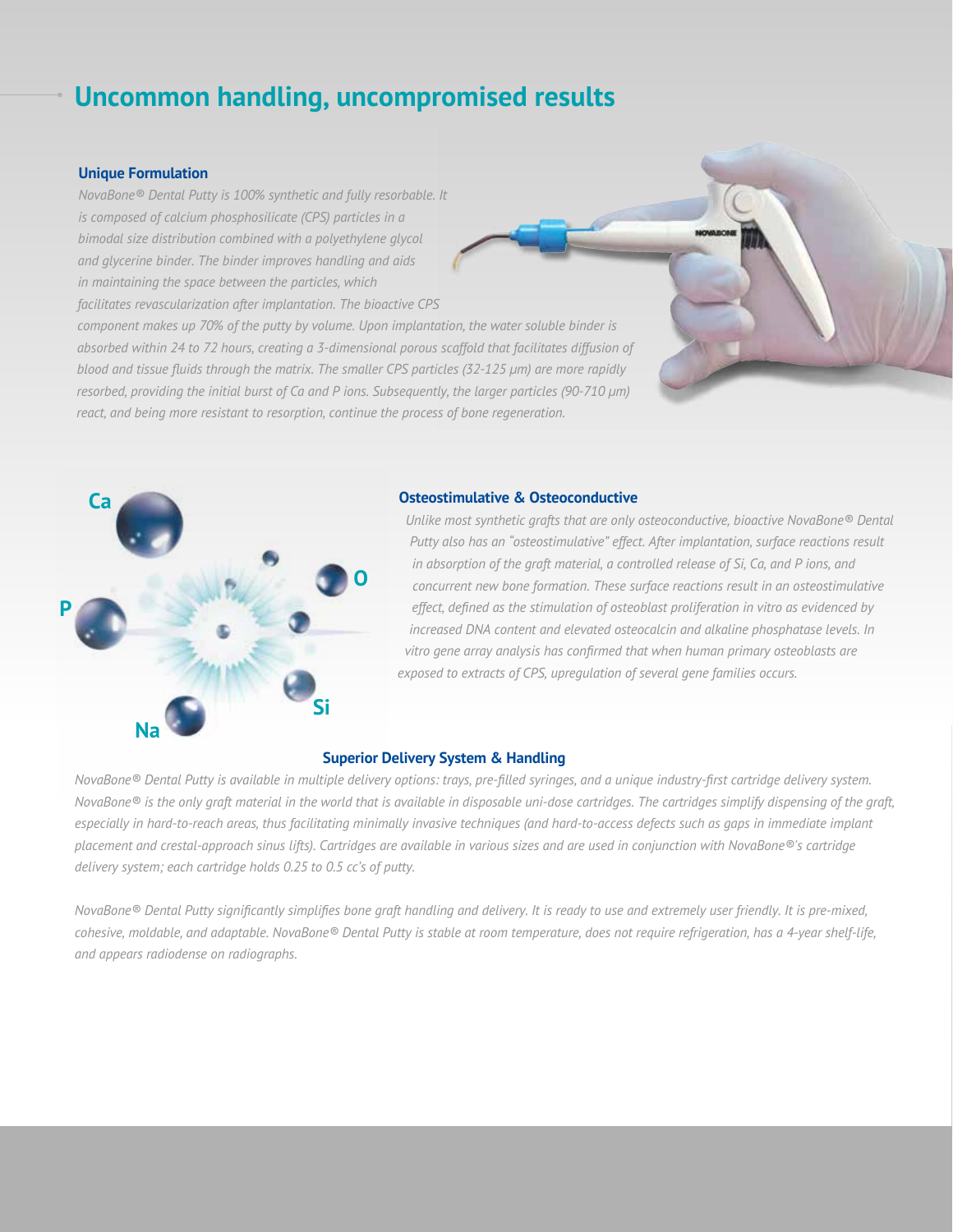### **More than 50 scientific publications**

#### **NovaBone® Dental Putty - Socket Preservation**

*In a blinded randomized controlled trial comparing dimensional changes at 5 months following socket preservation using NovaBone® Dental Putty or anorganic bovine bone mineral (ABBM), both groups showed a statistically significant reduction in ridge width loss. NovaBone® treated sites showed comparable results to sites treated with ABBM in both width and height changes.1*



Kotsakis GA, et al. A randomized, blinded, controlled clinical study of particulate anorganic bovine bone mineral and calcium phosphosilicate putty bone substitutes for socket preservation. Int J Oral Maxillofac Implants. *2014 Jan-Feb;29(1):141-51.*

### **NovaBone® Dental Putty Histomorphometry**

*In four separate studies, histomorphometric evaluation of cores taken from extraction sockets grafted with NovaBone® Dental Putty showed vital bone regeneration and significant graft resorption.2,3,4,5*

|                                   | <b>Number of Sites</b> | <b>Average Re-Entry Time</b> | Mean Vital Bone Content | <b>Mean Residual Graft</b> |
|-----------------------------------|------------------------|------------------------------|-------------------------|----------------------------|
| 2015 Lanka et al. <sup>2</sup>    | $N = 10$               | 4.9 months                   | 47.15%                  | 17.4%                      |
| 2014 Kotsakis et al. <sup>3</sup> | $N = 17$               | 5.7 months                   | 31.76%                  | 11.47%                     |
| 2012 Lanka et al. <sup>4</sup>    | $N = 20$               | 4.9 months                   | 49.57%                  | 4.3%                       |
| 2011 Gonshor et al. <sup>5</sup>  | $N = 22$               | 5.4 months                   | 48.2%                   | 2.4%                       |

1. Kotsakis GA, et al. A randomized, blinded, controlled clinical study of particulate anorganic bovine bone mineral and calcium phosphosilicate putty bone substitutes for socket preservation. Int J Oral Maxillofac Implant 2014 Jan-Feb;29(1):141-51. **2.** Lanka M, et al. Alveolar ridge preservation with the socket-plug technique utilizing an alloplastic putty bone substitute or a particulate xenograft: a histological pilot study. J Oral Impla M, et al. Socket grafting with calcium phosphosilicate alloplast putty: a histomorphometric evaluation. Compend Contin Educ Dent. 2012 Sep;33(8):e109-15. 5. Gonshor A, et al. Histologic and Clinical Evaluation of a *Bioactive Calcium Phosphosilicate Bone Graft Material in Postextraction Alveolar Sockets. Int J Oral Imp and Clin Res. 2011;2(2): 79-84.* 

# **osteogenics.com |** 888.796.1923